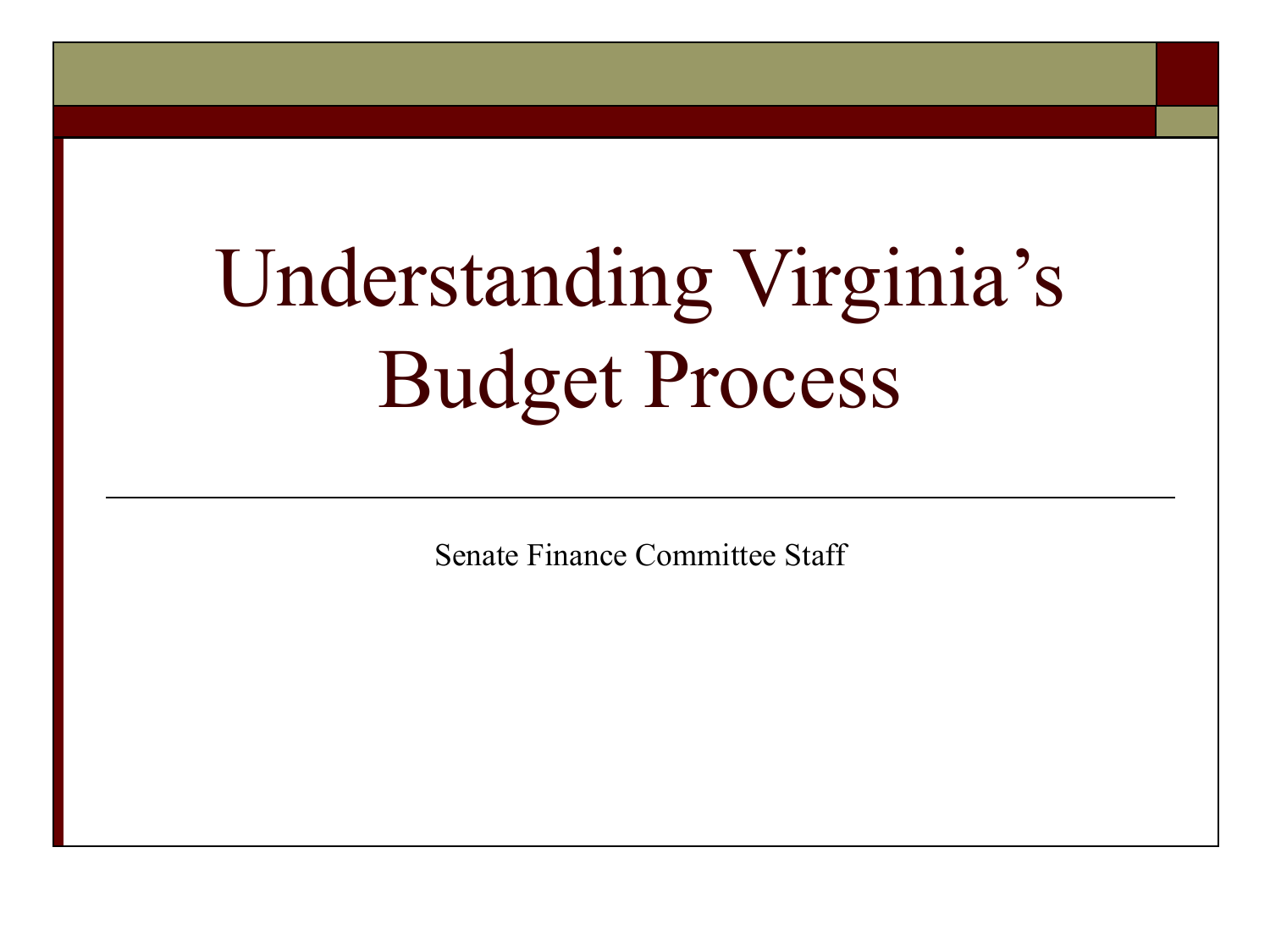### Virginia's budget process *Timeline of important dates*

#### **Budget Development**



#### **Budget Deliberation**

| Legislative Action |                   |                       | Gov's Review            |
|--------------------|-------------------|-----------------------|-------------------------|
| <b>January:</b>    | <b>February:</b>  | <b>March:</b>         | <b>March:</b>           |
| Budget bills       | Senate & House    | Conference Committee  | Governor signs/vetoes/  |
| referred to        | produce competing | reports budget bills/ | vetoes items/or returns |
| money committees   | budget proposals  | GA approves budget    | to GA with amendments   |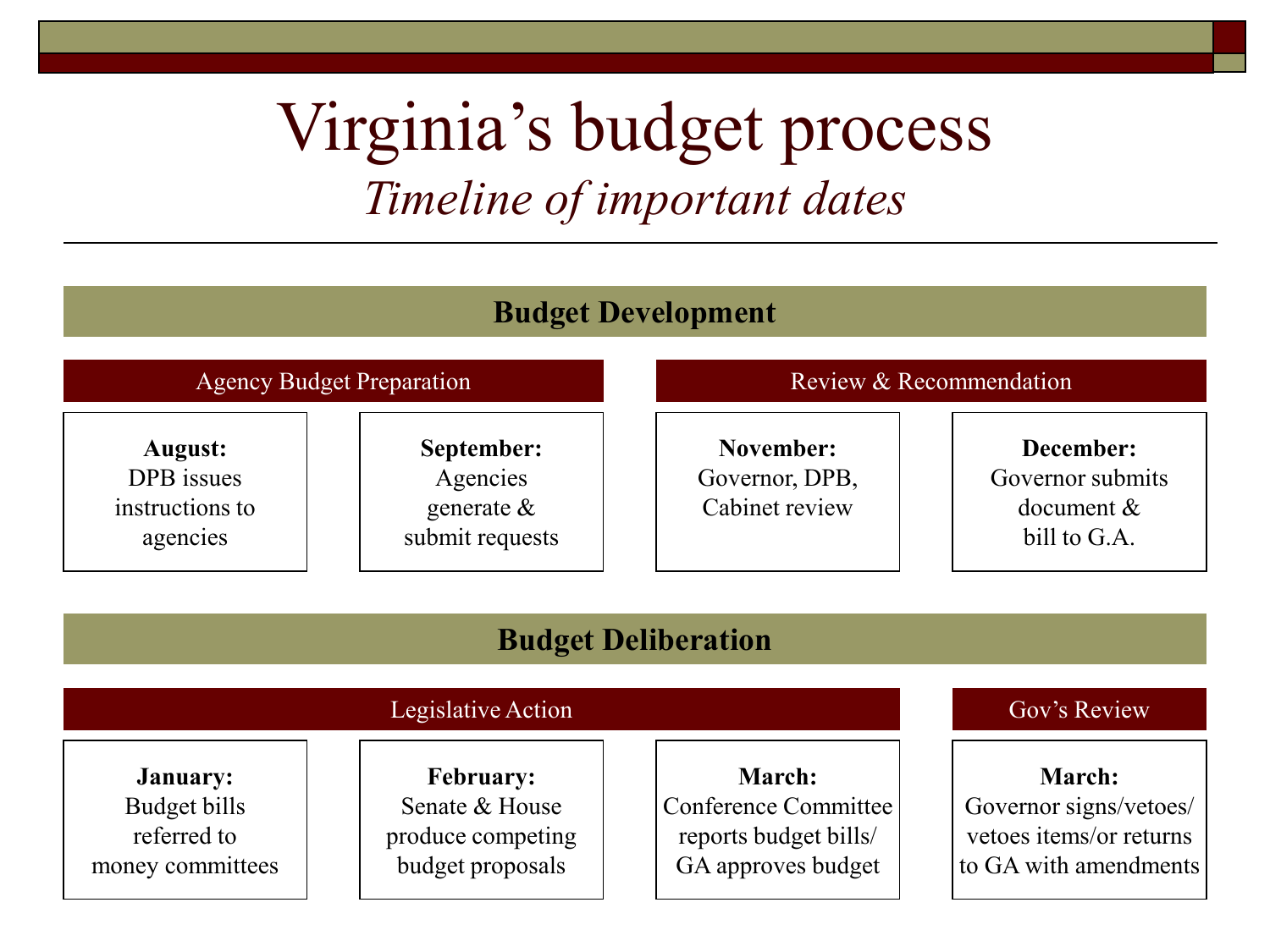#### Who are the players? *Governor*

- $\Box$  As the chief planning and budget officer, the Governor prepares the biennial budget and executes it once the legislature completes its actions.
- The Governor's proposed budget bill is presented to a Joint Session of the House Appropriations and Senate Finance Committees in mid-December.
- □ Governor gets the first "bite-at-the-apple" when allocating projected revenues. Also must propose reductions when deficits are projected.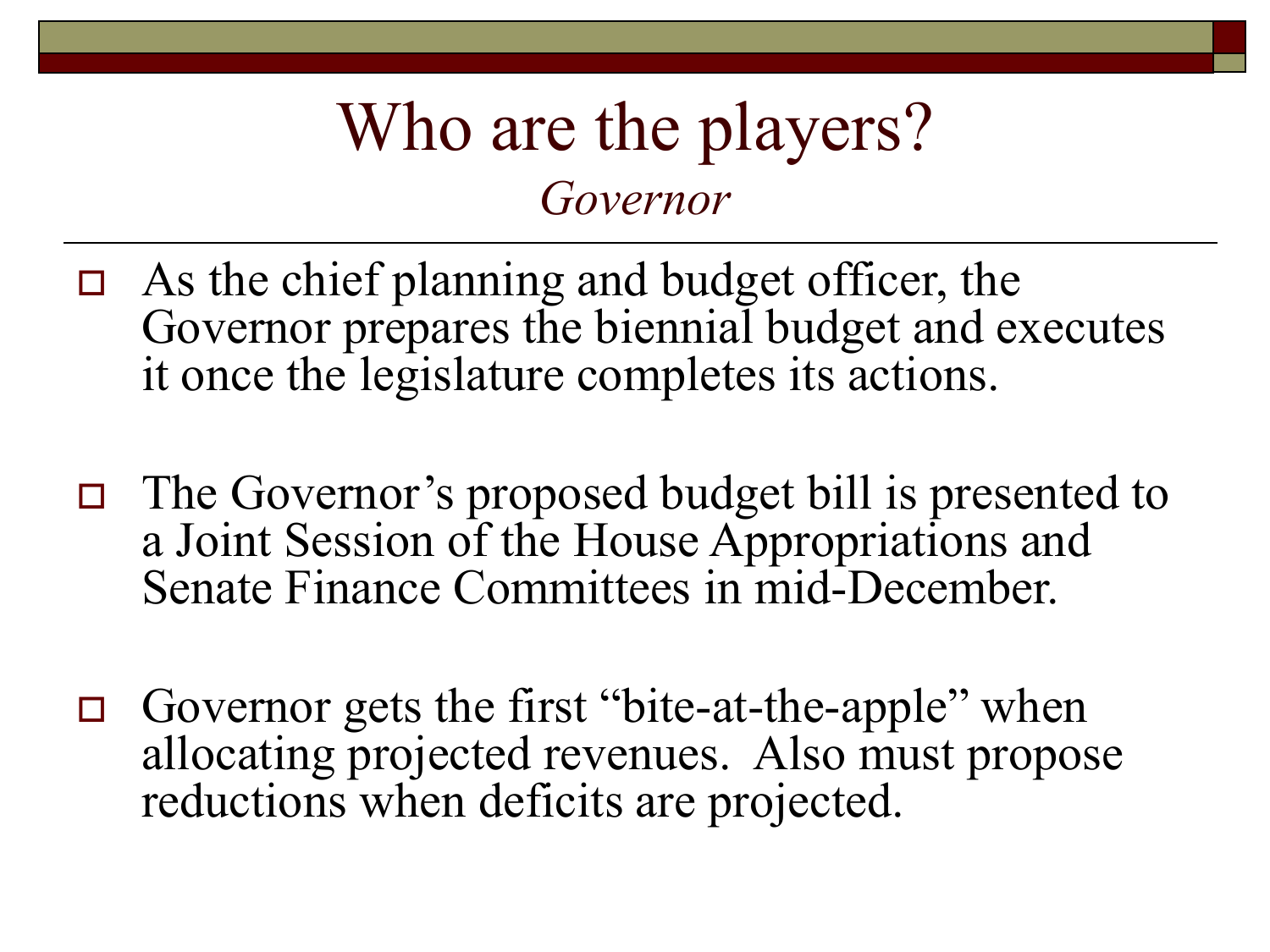#### What do you need to know? *Governor*

- According to Virginia's Constitution, governors are elected to serve a four-year term.
	- The governor has a limited amount of time to accomplish his goals.
- Governors' initiatives are generally tied to campaign promises or to the state's economic conditions.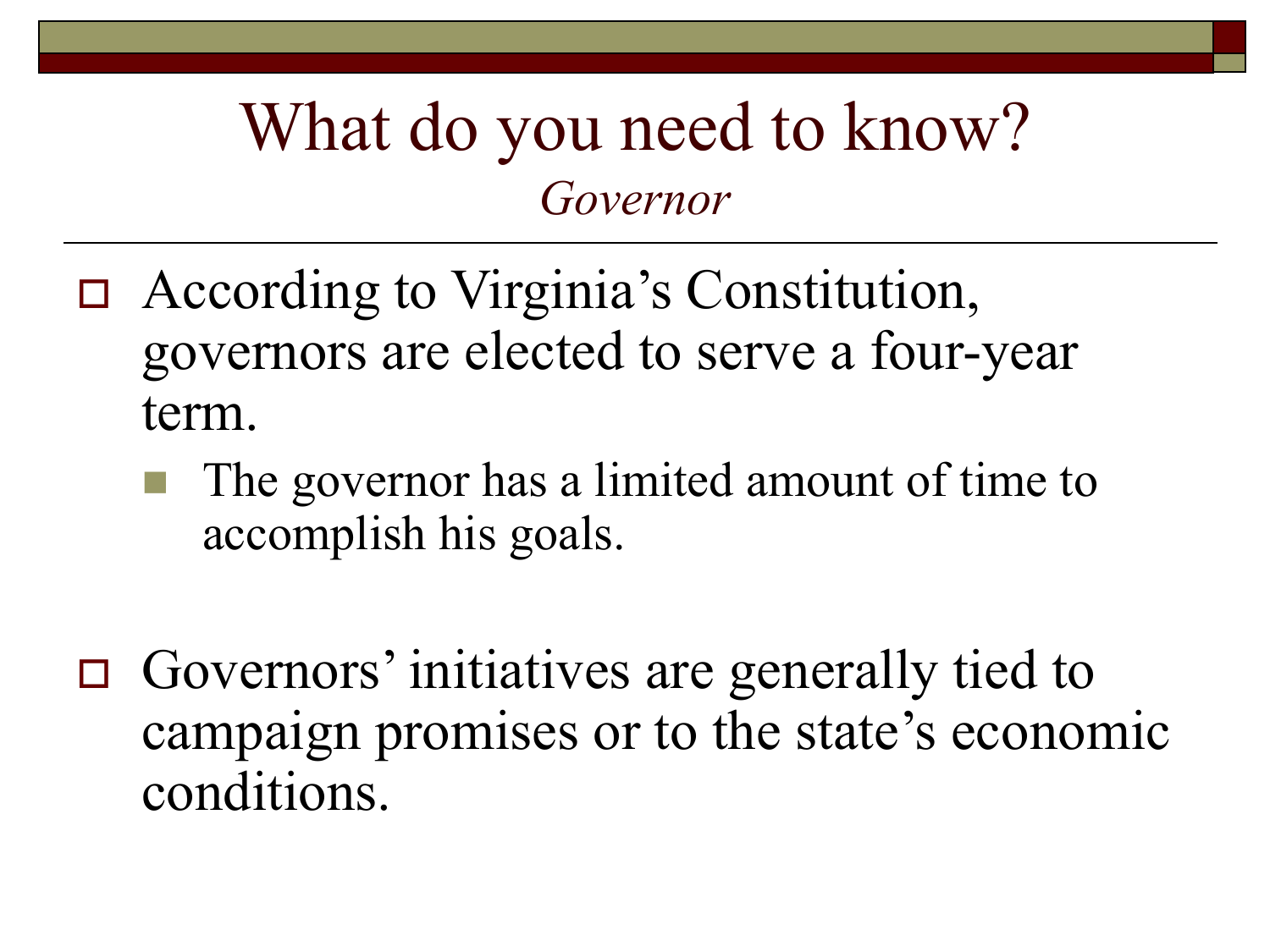#### What can you do? *Governor*

- Secure funding in the Governor's budget.
- $\Box$  Communicate with cabinet members, state agency officials, and program staff.
- $\Box$  Explain why governor should be interested.
- Be concise and accurate.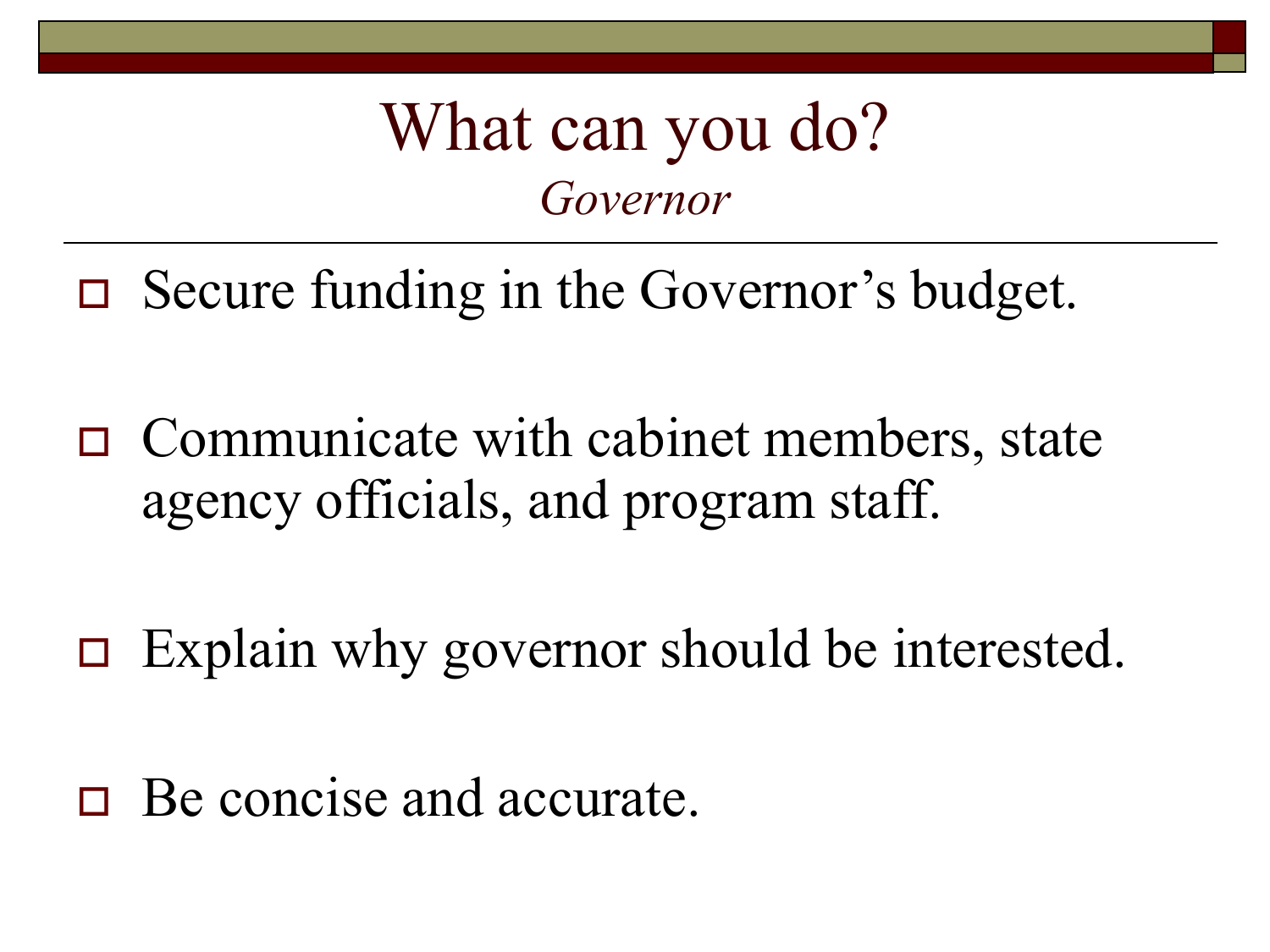- $\Box$  40 Senators and 100 Delegates make up the Commonwealth's citizen legislature.
- Since 1971, the General Assembly has met annually.
	- Long sessions are held in even-numbered years and typically last 60 consecutive days.
	- **Short sessions are held in odd-numbered years and last 45** consecutive days.
	- Special sessions are convened on an *ad hoc* basis.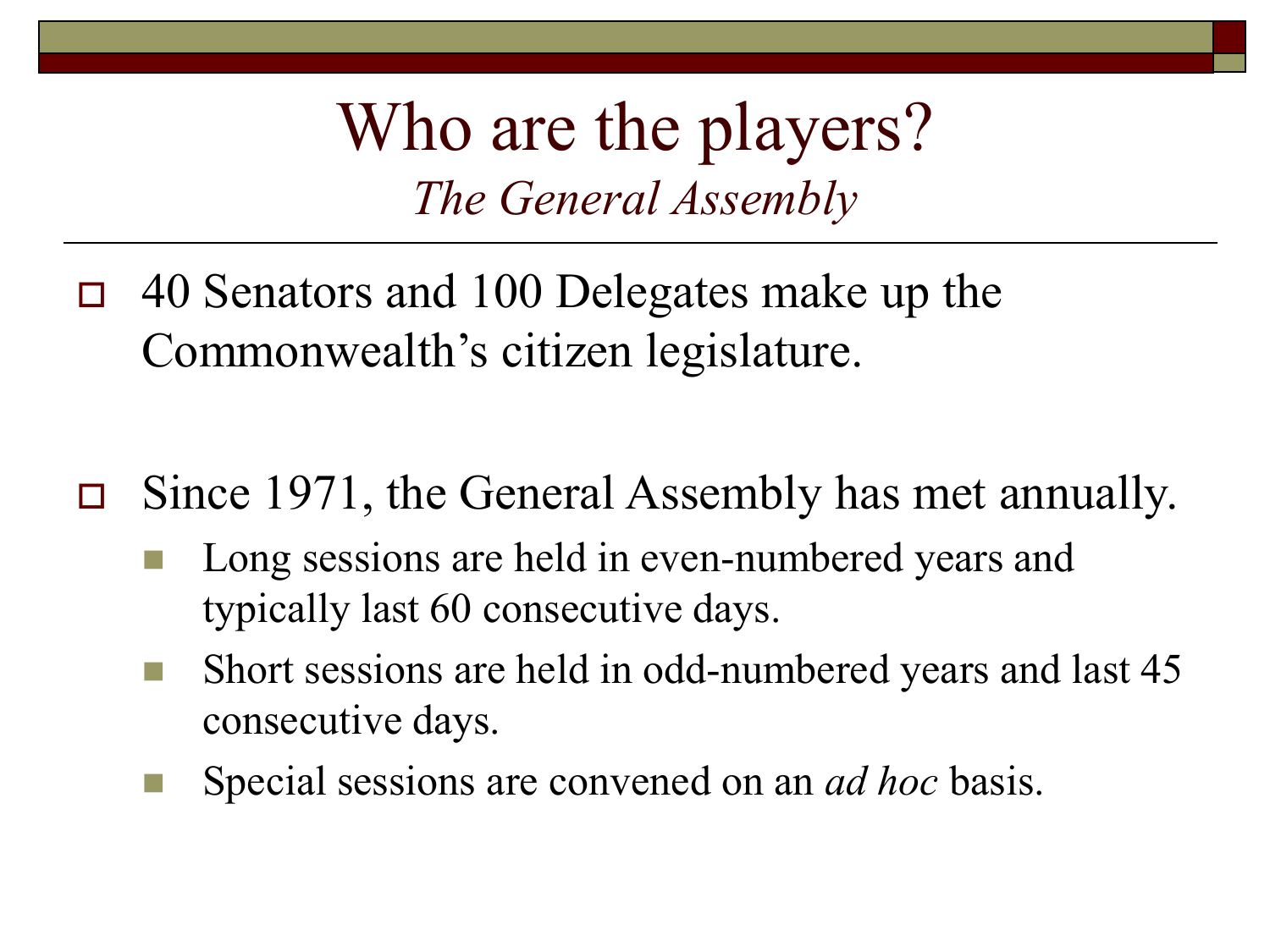- $\Box$  Like the Governor, one of the primary responsibilities of the General Assembly is to craft a budget.
- "The Governor proposes and the legislature disposes."
	- The House and Senate budgets are actually amendments to the Governor's introduced budget.
	- **The General Assembly adds, modifies, endorses or deletes items in the** Governor's proposed budget.
	- The General Assembly also increases or decreases proposed funding levels.
- In even-numbered years, the General Assembly enacts a two-year or biennial budget. In odd years, the House and Senate tend to address unexpected increases or decreases.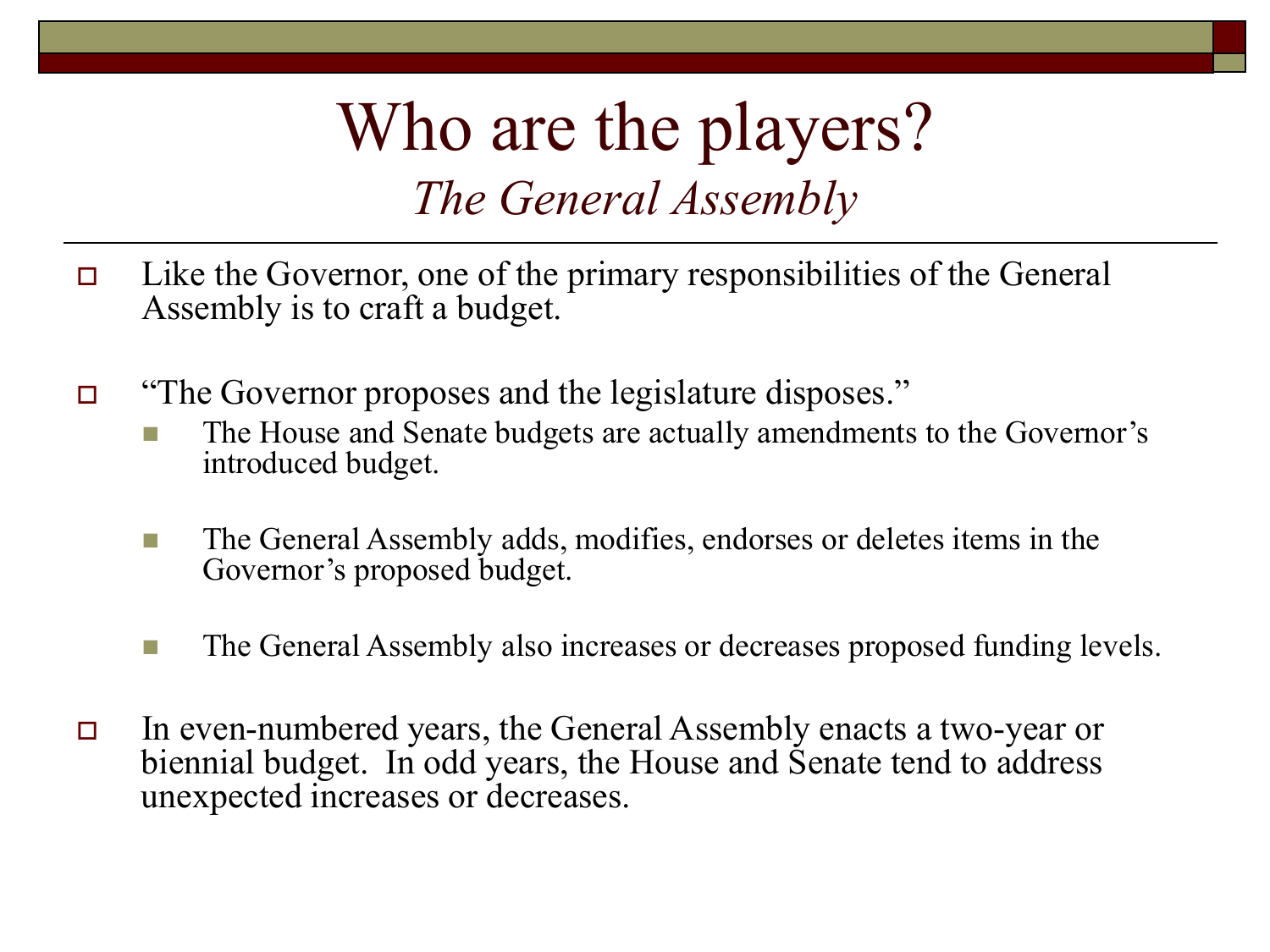- The House Appropriations, House Finance and Senate Finance and Appropriation Committee comprise the General Assembly's "money committees."
- $\Box$  Through legislation and the budget process, these committees establish the Commonwealth's fiscal policies.
- **House of Delegates:** Duties are split between the Finance Committee (tax policy) and the Appropriations Committee (spending decisions).
- **Senate:** Duties are combined under the Finance and Appropriations Committee.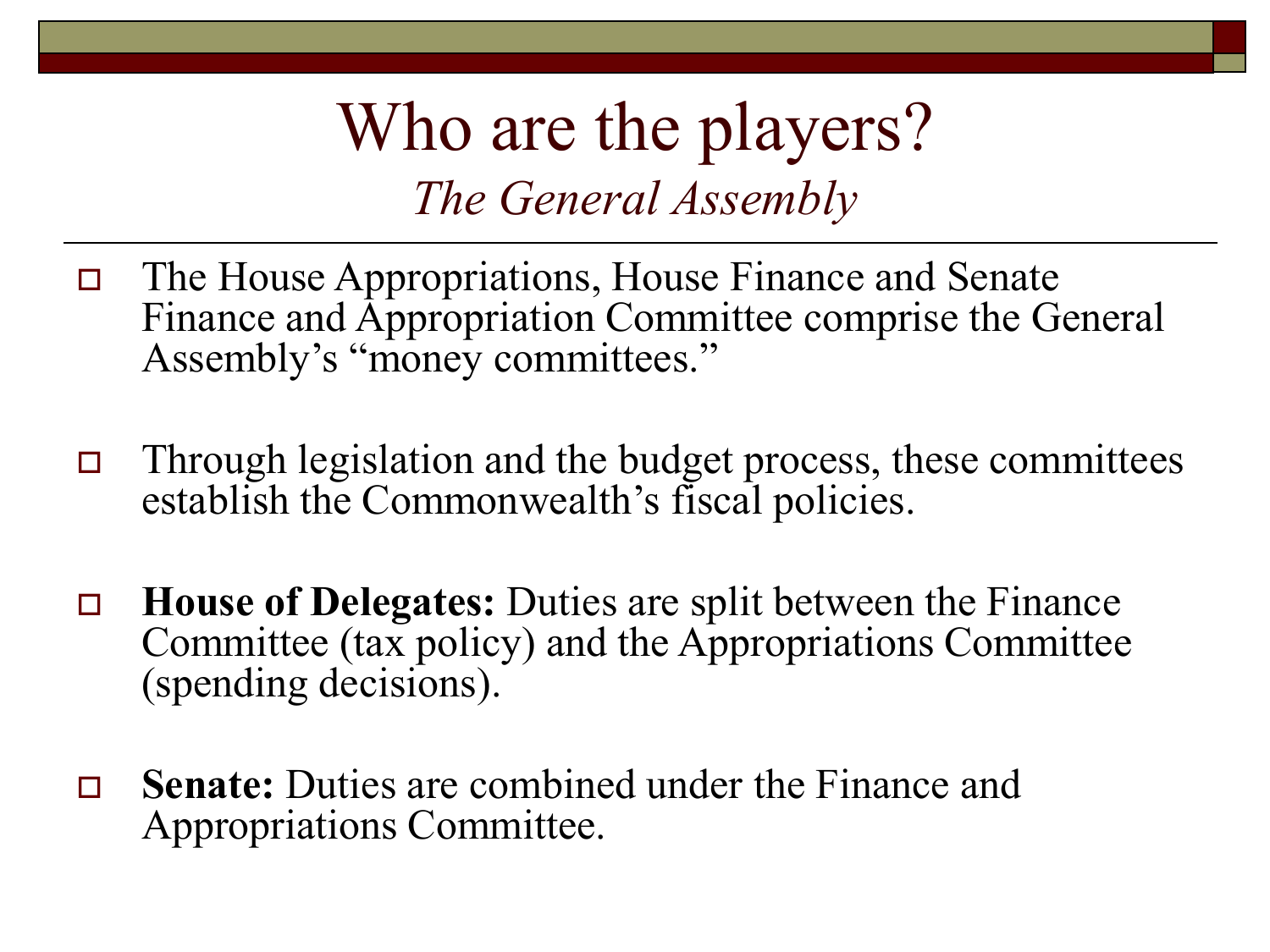- The House Appropriations and Senate Finance and Appropriations Committees have the only full-time staff assigned to them.
- $\Box$  These non-partisan staff members provide the Committees:
	- Independent source of information;
	- Professional expertise in various budget disciplines;
	- Recommendations on emerging funding issues; and
	- Guidance on spending and revenue trends.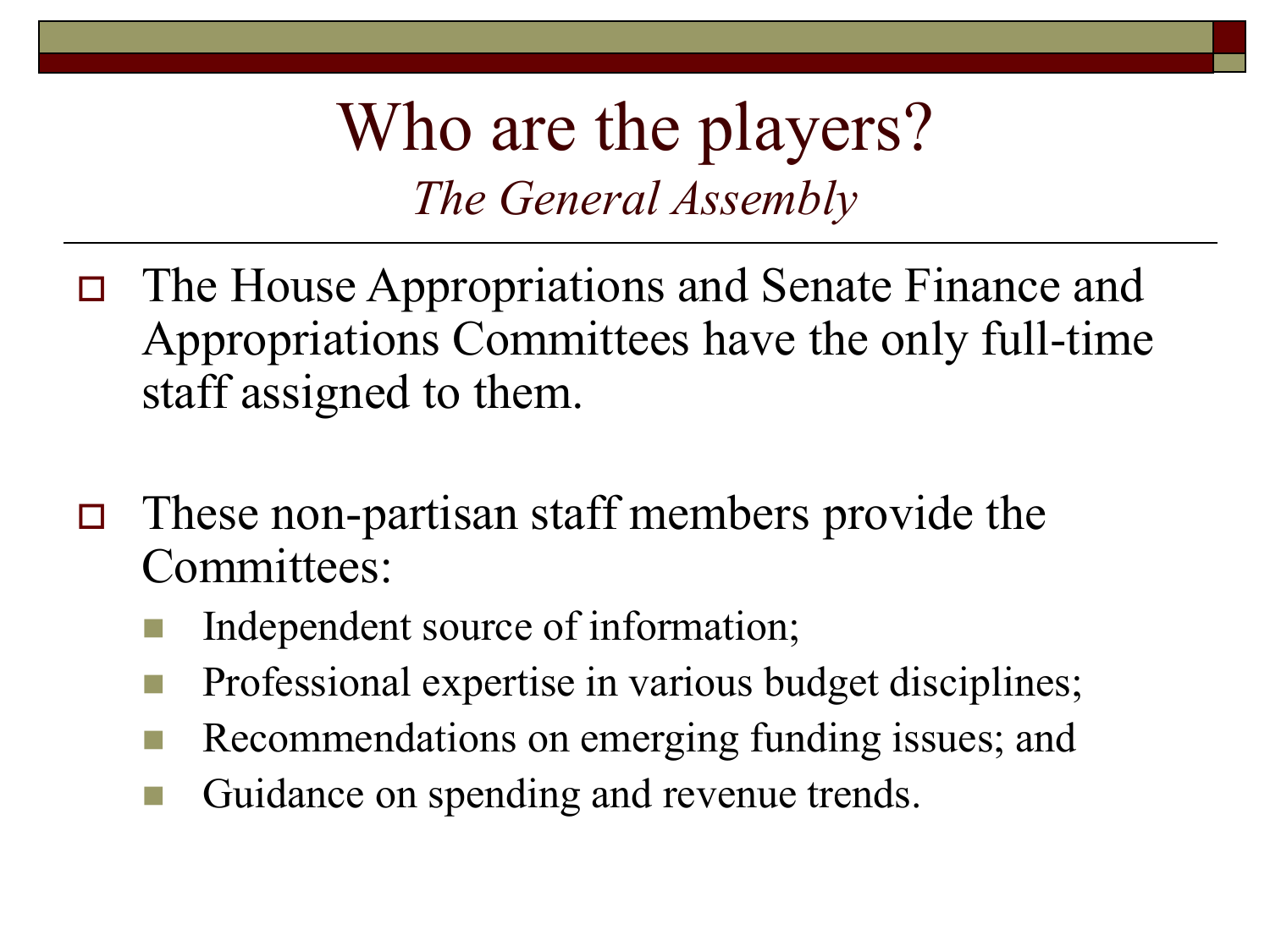- Staff members critically examine the Governor's introduced budget.
	- Analyze funded and unfunded items;
	- Consider alternative approaches; and
	- Develop and recommend funding policies.
- In addition to the budget, staff also become involved in legislative issues.
	- Abolishing parole;
	- Valuation of the Virginia Retirement System;
	- Funding guidelines for higher education; and
	- Civil commitment of sex offenders.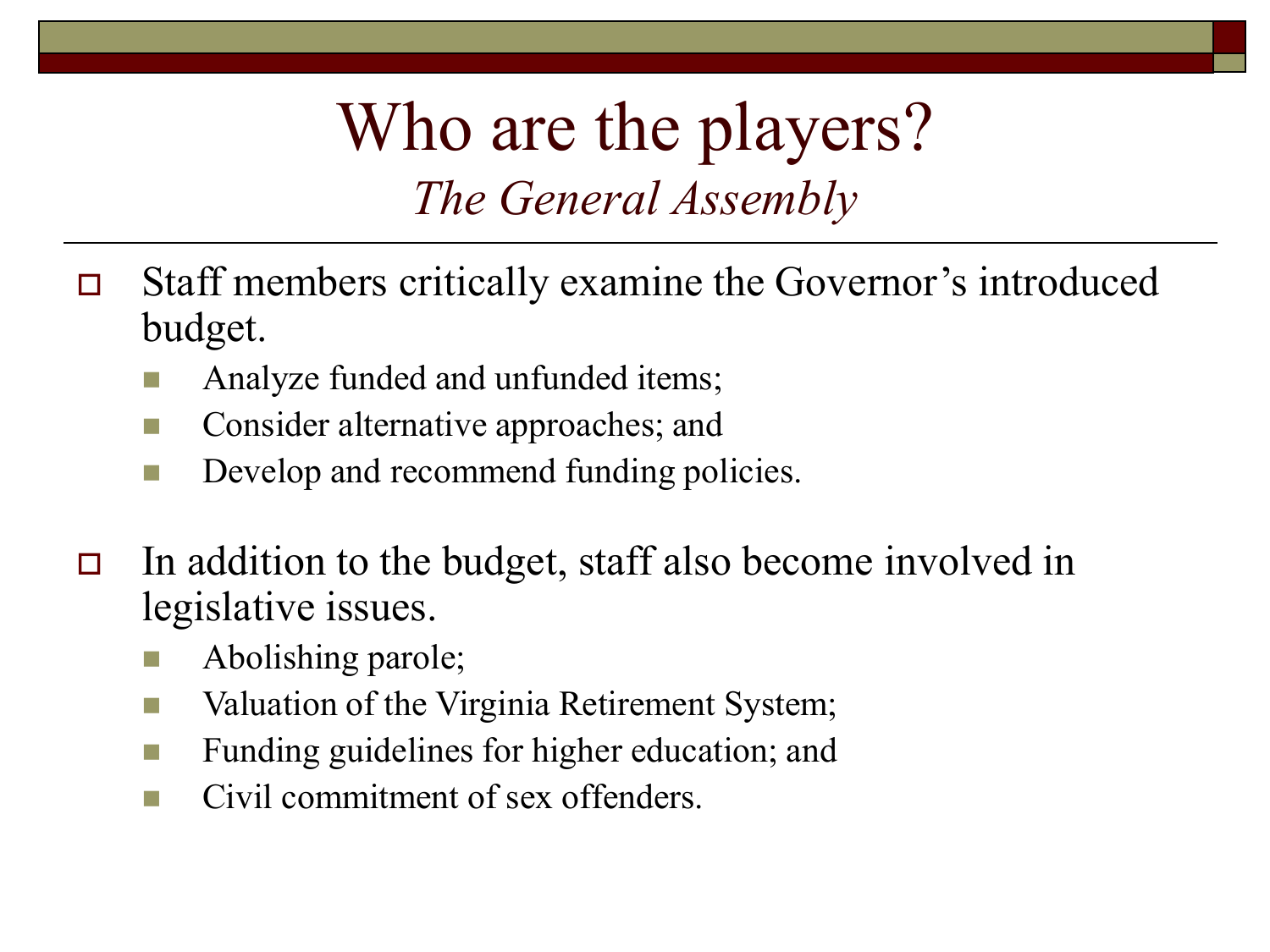#### What do you need to know? *The General Assembly*

- Senators and delegates are still learning.
- $\Box$  Members are inclined to pay attention to matters of local importance, related to their professional background, within their committee's jurisdiction, or of personal interest.
- □ The careers of General Assembly members are often longer than the Governor's, resulting in the development of an institutional memory that exceeds that of the Governor.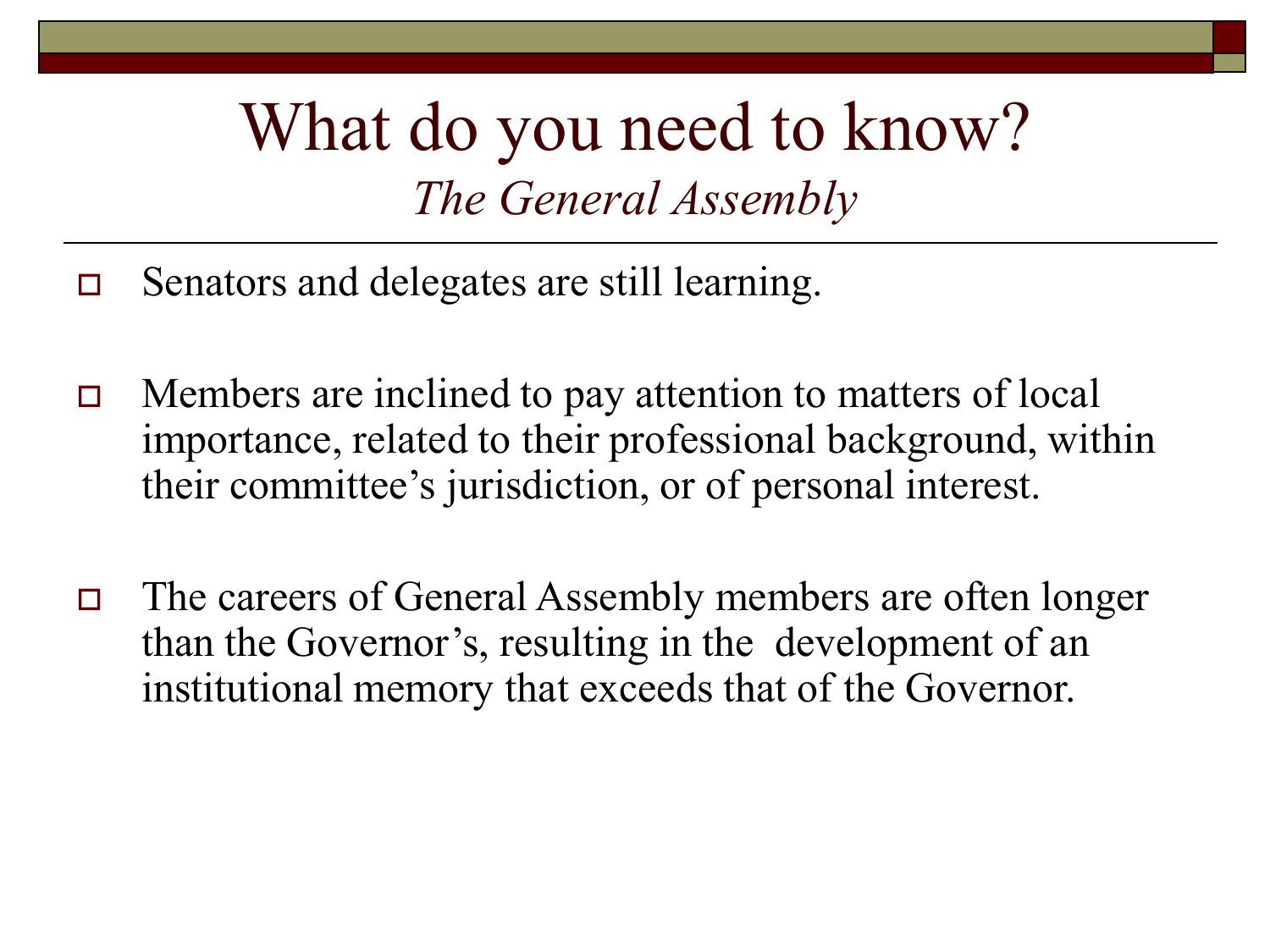#### What do you need to know? *The General Assembly*

- **REMEMBER:** The Commonwealth's "longsession" is 60 consecutive days.
- $\Box$  Time is a precious commodity for members of the General Assembly.
	- Responsibilities include passing laws, preparing budget amendments, attending committee meetings, participating in floor sessions, communicating with constituents, and traveling to and from their districts.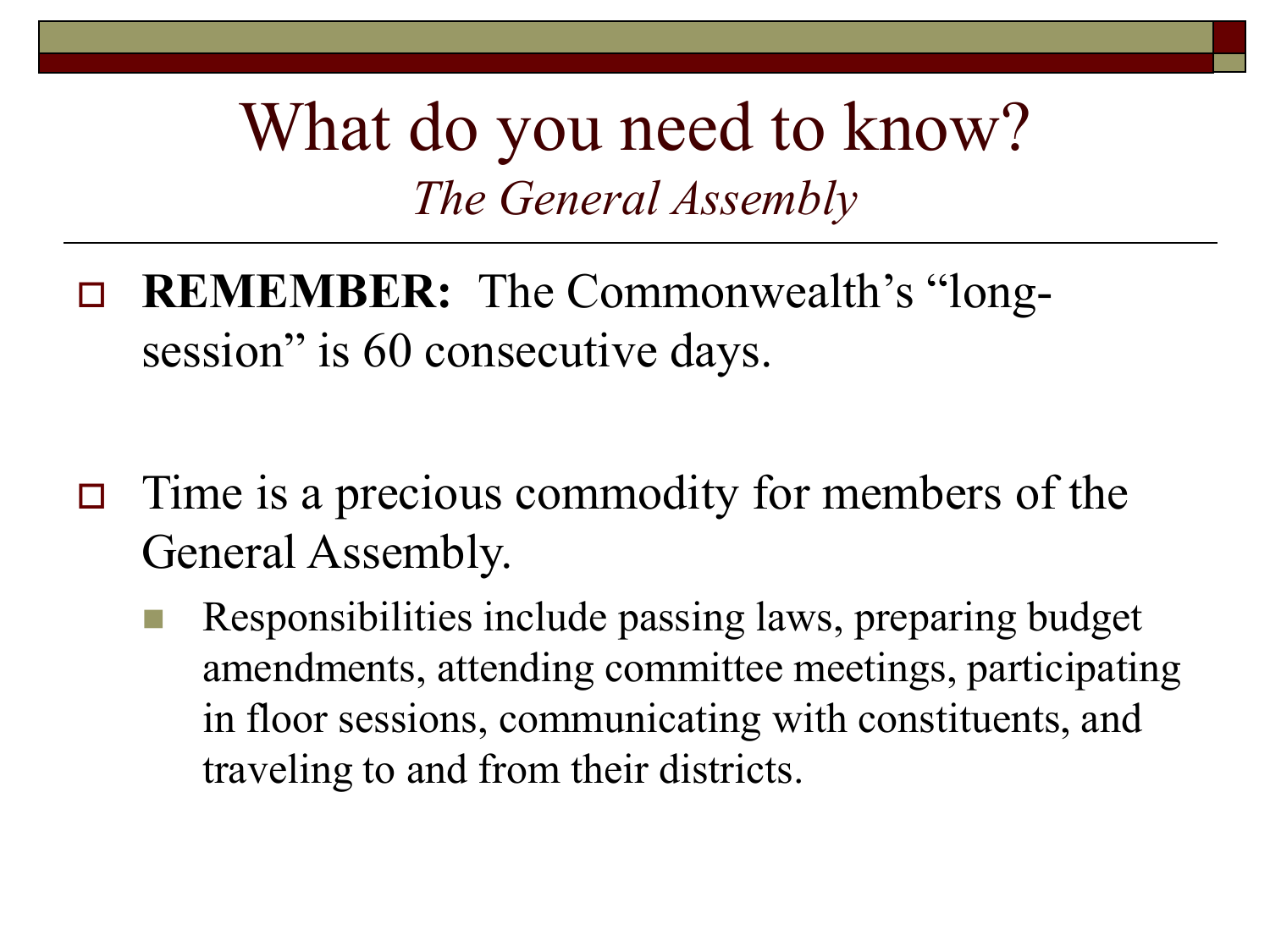#### What do you need to know? *The General Assembly*

- The Governor and the General Assembly operate on the margin when it comes to the budget.
- □ Many funding decisions are required by federal mandates, state law, previous commitments, and formulae related to enrollment and population growth.
- $\Box$  Discretionary spending proposals outside of the "base" budget" compete against members' budget proposals and new items included in the Governor's proposed budget.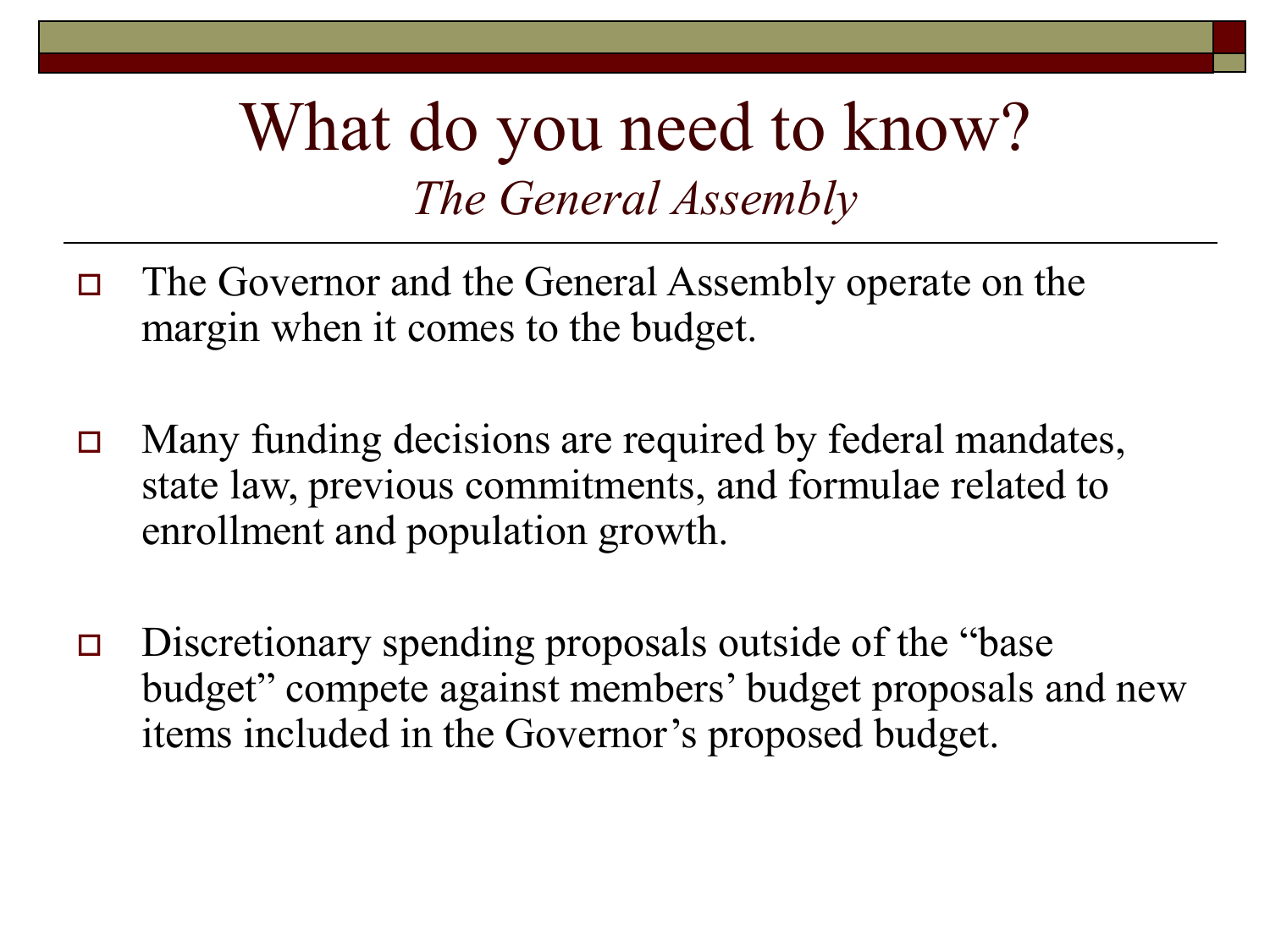#### What can you do? *The General Assembly*

- □ Schedule visits with your Senator or Delegate before they head to Richmond.
- $\Box$  Monitor the work of legislative commissions that meet during the interim (e.g., Joint Legislative Audit and Review Commission (JLARC), Joint Commission on Health Care, Crime Commission).
- Attend public hearings on the Governor's introduced budget in January of each year.
- $\Box$  Schedule visits to Richmond with like-minded individuals when the General Assembly is in session.
- $\Box$  Communicate with money committee staff.